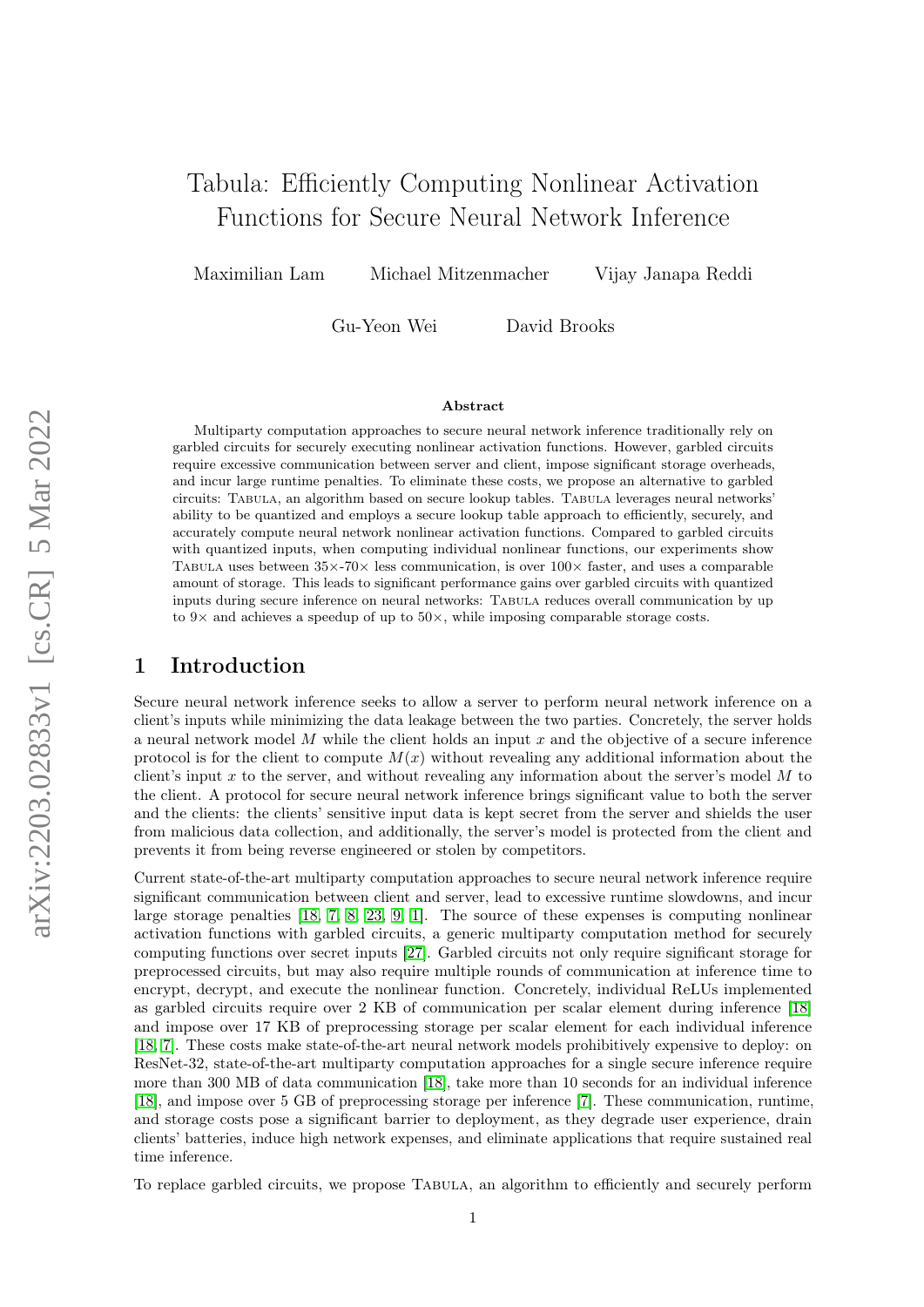

Figure 1: Tabula is a lookup table based approach for securely and efficiently executing neural network activation functions and achieves significant communication, storage and runtime benefits over garbled circuits. Tabula initializes a new lookup table for each nonlinear function call in the neural network, then utilizes this lookup table during online execution to achieve extremely efficient inference. Our code is released at <https://github.com/tabulainference/tabula>.

neural network nonlinear activation functions. Broadly, Tabula leverages neural networks' ability to be heavily quantized and employs a secure lookup table method [\[12\]](#page-10-5) to efficiently execute neural network nonlinear activation functions. Tabula consists of two key steps for efficient online execution: 1) quantize neural network activations down to low precision (< 11 bits) to reduce the space of the inputs to the nonlinear function and 2) securely lookup the result of the nonlinear function in a table [\[12\]](#page-10-5). By heavily quantizing neural network activations and reducing the space of inputs to the nonlinear activation function, Tabula enables storing all possible results of the activation function in a table without requiring an infeasibly large amount of memory. As neural network activations have been shown to be quantizable down to very low precisions [\[21,](#page-10-6) [5,](#page-9-1) [28,](#page-11-1) [17\]](#page-10-7), this step has little impact (less than 1%-3% accuracy loss) on model quality (experiments demonstrating storage vs accuracy tradeoffs are given later in the paper). Finally, a secure lookup procedure to retrieve the result of the nonlinear function from the table can then be performed during execution time, achieving significant communication and runtime benefits at comparable storage costs during the online phase of secure neural network inference. We emphasize that our paper primarily focuses on improving the online phase of secure neural network inference rather than the offline preprocessing phase, which we leave to future work.

Tabula achieves significant improvements over garbled circuits on various important system metrics. As Tabula requires quantizing neural network activations, to maintain a fair comparison, we likewise quantize the inputs to garbled circuits. We note that prior works on secure neural network inference have not applied quantization to secure inference (nor to garbled circuits), and we leverage this technique to achieve notable improvements by enabling the computation of a nonlinear function through a single table lookup. Across the board Tabula achieves significant systems performance benefits over garbled circuits.

#### • Runtime

Tabula offers significant runtime improvements over garbled circuits due to the simplicity of the online phase of the secure lookup protocol [\[12\]](#page-10-5). Tabula's runtime for an individual activation function is the cost of transferring a single secretly shared value between parties, and performing a single table lookup (RAM access) on the subsequent value. Our results show that when computing individual functions, TABULA is over  $100\times$  faster than garbled circuits with quantized inputs. This leads to significant overall runtime improvements when performing secure neural network inference: our results show that across various standard networks (LeNet, ResNet-32, ResNet-34, VGG) TABULA achieves up to  $50\times$  runtime speedup compared to garbled circuits with quantized inputs.

#### • Communication

Tabula requires significantly less communication than garbled circuits during the online phase of secure inference as it employs a lookup table approach [\[12\]](#page-10-5). Tabula's communication cost for a single activation function is the cost of communicating a single secretly shared element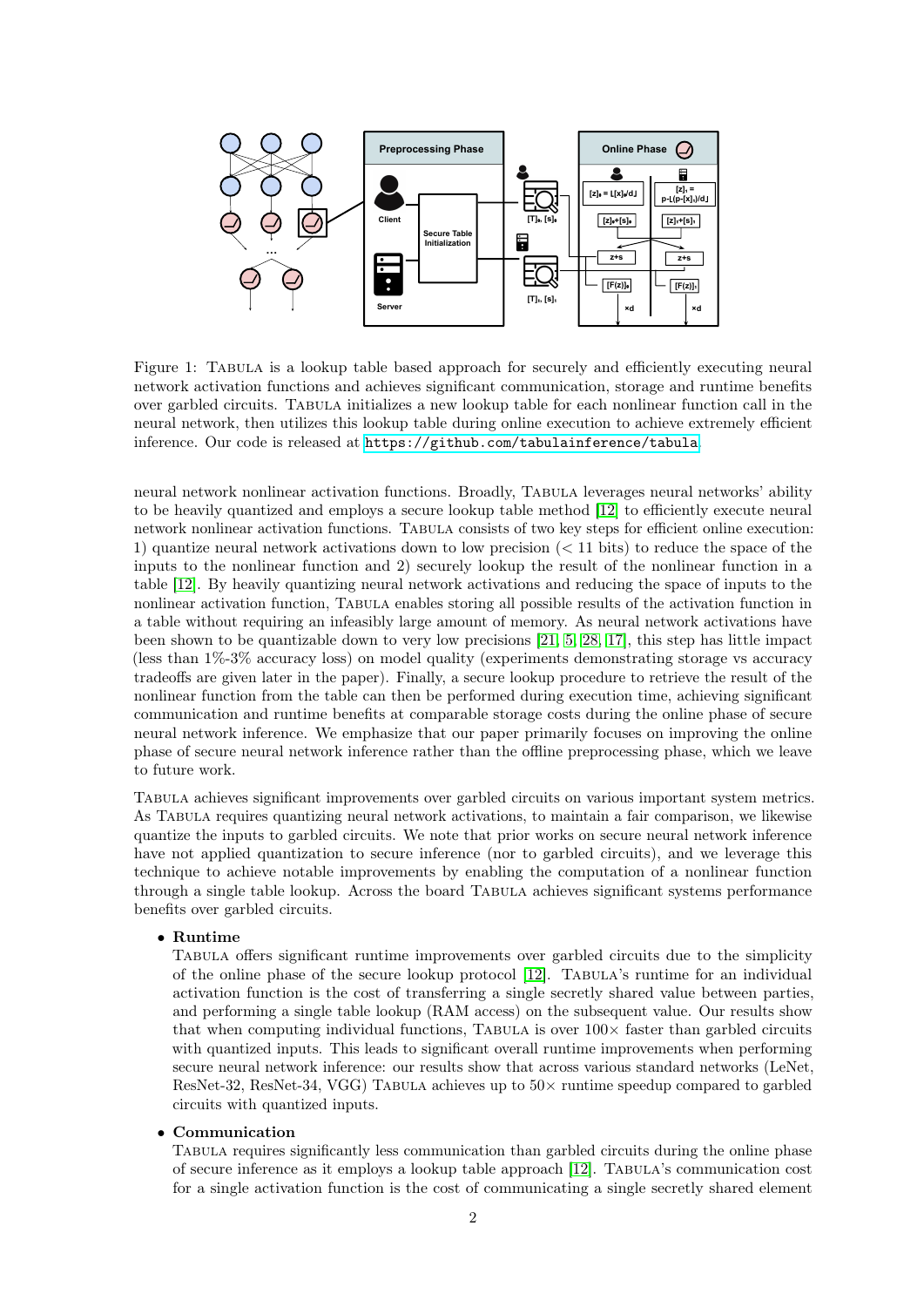between parties. Our experiments show that, compared to garbled circuits with quantized inputs, communication required for a single nonlinear function call is reduced by a factor of over  $30\times$ leading to an overall communication reduction of up to 9× on various standard neural networks.

#### • Storage and Memory

TABULA achieves comparable (.5  $\times$  -2 $\times$ ) storage and memory to garbled circuits. TABULA's table sizes are dictated by how heavily quantized the activations are and increases exponentially with the precision of the activations. Notably, TABULA's table sizes affect the precision of the activation function and hence affect neural network accuracy. However, as neural network activations may be significantly quantized without significantly affecting neural network quality, the sizes of these individual tables may be reduced enough to require a comparable (or smaller) amount of storage to garbled circuits with quantized inputs. Like garbled circuits, Tabula requires a new table for each individual nonlinear operation to maintain security.

## 2 Related Work

### 2.1 Multiparty Computation Approaches to Secure Neural Network Inference

Multiparty computation approaches to secure neural network inference have traditionally been limited by both computation and communication, and prior lines of work focus on reducing these system costs while maintaining privacy during execution. Early secure machine learning systems like SecureML [\[20,](#page-10-8) [25,](#page-10-9) [23,](#page-10-3) [10\]](#page-10-10) address the issue of secure computation for simpler, linear machine learning models like logistic regression and use traditional multiparty computation techniques [\[10\]](#page-10-10) in their algorithms. More recently, specialized systems have emerged that specifically target secure neural network inference, including works like Minionn, Gazelle and Delphi [\[16,](#page-10-11) [9,](#page-10-4) [18,](#page-10-0) [14,](#page-10-12) [23,](#page-10-3) [8,](#page-10-2) [1,](#page-9-0) [7\]](#page-10-1). These advances have successively optimized the linear portions of secure neural network inference (via techniques like preprocessing linear layers with homomorphic encryption) to the point where linear operations for secure neural network inference are effectively free in terms of runtime during inference [\[18\]](#page-10-0). Significantly, state-of-the-art techniques like Minionn, Gazelle, and Delphi all still use garbled circuits to compute nonlinear activation functions (e.g: ReLU) [\[16,](#page-10-11) [9,](#page-10-4) [18,](#page-10-0) [11,](#page-10-13) [3\]](#page-9-2). This approach incurs notable drawbacks including high communication costs at inference time (leading to drastic runtime slowdowns) and significant storage costs. While there have been some recent works that have tried to reduce the system costs imposed by garbled circuits [\[1,](#page-9-0) [8,](#page-10-2) [7\]](#page-10-1), these works have primarily focused on solutions that work in tandem with garbled circuits, instead of eliminating them altogether.

Unlike prior approaches to mitigate the cost of nonlinear activation functions for secure neural network inference, our approach addresses the problems posed by garbled circuits by eliminating garbled circuits altogether. Our method is centered around precomputing lookup tables containing the encrypted results of nonlinear activation functions, and using quantization to reduce the size of these tables.

#### 2.2 Lookup Tables for Secure Computation

Lookup tables have been used to speed up computation for applications in both secure multiparty computation [\[13,](#page-10-14) [4,](#page-9-3) [12,](#page-10-5) [22,](#page-10-15) [6\]](#page-9-4) and homomorphic encryption [\[15,](#page-10-16) [2\]](#page-9-5). These works have demonstrated that lookup tables may be used as an efficient alternative to garbled circuits, provided that the input space is small. Prior works have primarily focused on using lookup tables to speed up traditional applications like computing AES  $[12, 4, 13, 6]$  $[12, 4, 13, 6]$  $[12, 4, 13, 6]$  $[12, 4, 13, 6]$  $[12, 4, 13, 6]$  $[12, 4, 13, 6]$  $[12, 4, 13, 6]$  and data aggregation  $[22]$  (with the exception of  $[2]$ ) which focuses on linear regression).

To the best of our knowledge, there exists little prior work which applies secure lookup tables to the execution of relatively large neural networks, and current state of the art secure inference systems like Delphi [\[19\]](#page-10-17), SecureML [\[20\]](#page-10-8), Circa [\[7\]](#page-10-1), DeepReduce [\[8\]](#page-10-2) all still use garbled circuits. Notably, a significant limiting factor to the lookup table approach for secure computation is its space requirements, which grow exponentially with the number of operands and their precisions. We suspect space requirements limits its use in other applications. The secure lookup table approach is remarkably well suited to securely and efficiently compute neural network nonlinear activation functions for two reasons: 1) neural network activations may be quantized to extremely low precision with little degradation to accuracy and 2) neural network activation functions are single operand. These two factors allow us to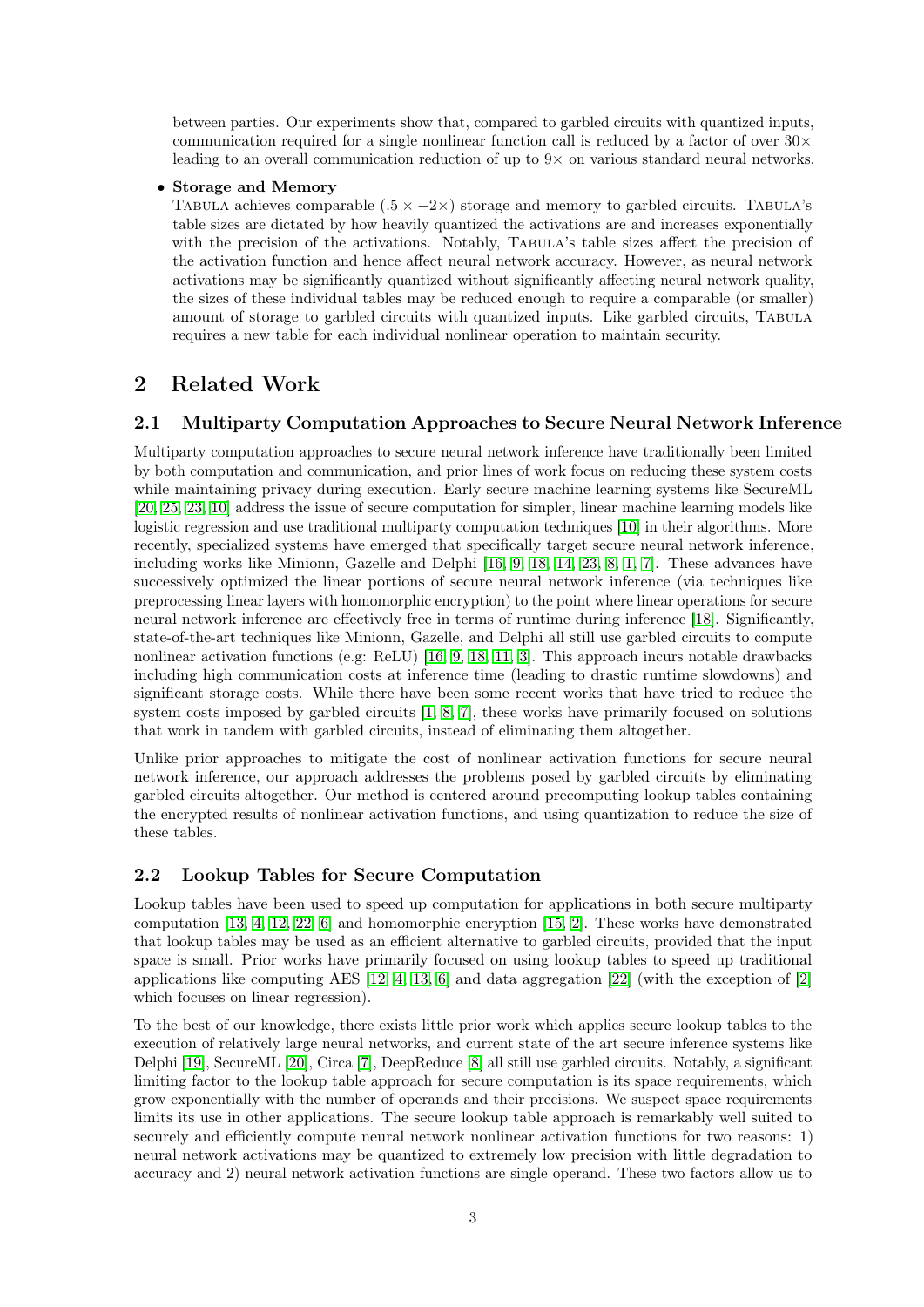limit the size of the lookup table to be sufficiently small to be practical, and consequently we can achieve the significant performance benefits of secure lookup tables at runtime (i.e order of magnitude less communication).

## 3 Tabula: Efficient Nonlinear Activation Functions for Secure Neural Network Inference

Tabula is an algorithm for efficiently and securely computing single operand nonlinear activation functions for neural network inference, and operates over additive secret shares of the input. TABULA is designed to work as a replacement for garbled circuits within canonical multiparty frameworks for secure neural network inference. Broadly, TABULA consists of a preprocessing phase to initialize lookup tables for each nonlinear operation, and an online phase for quantizing the activation inputs and securely looking up the result of the nonlinear function in the previously initialized tables.

#### 3.1 Background

#### Secure Inference Objectives, Threat Model

Secure neural network inference seeks to compute a sequence of linear and nonlinear operations parameterized by the server's model over a client's input while revealing as little information to either party beyond the model's final prediction. Formally, given the server's weights  $W_i$  and the client's private input  $x$ , the goal of secure neural network inference is to compute

$$
a_i = A(W_i a_{i-1})
$$

where  $a_0 = x$  and A is a nonlinear activation function, typically ReLU.

State-of-the-art secure neural network inference protocols like Delphi operate under a two-party semi-honest setting [\[18,](#page-10-0) [14\]](#page-10-12) (with notable exceptions such as Muse [\[14\]](#page-10-12)), where only one of the parties is corrupted and the corrupted party follows protocol. Importantly, these secure inference protocols do not protect the architecture of the neural network being executed (only its weights), and do not secure any information leaked by the predictions themselves [\[18\]](#page-10-0). As we follow Delphi's protocol (described two sections down) for the overall secure execution of the neural network (Tabula only handles the nonlinear portions of the protocol), these security assumptions are implicitly assumed.

#### Cryptographic Primitives, Notations, Definitions

Tabula utilizes standard tools in secure multiparty computation. Our protocols operate over additively shared secrets in finite fields. We denote  $\mathbb{F}_p$  as a finite field over *n*-bit prime p. We use [x] to denote a two party additive secret sharing of the scalar  $x \in \mathbb{F}_p$  such that  $x = [x]_0 + [x]_1$ , where party i holds additive share  $[x]_i$  but knows no information about the other share.

#### Delphi Secure Inference Protocol

To understand how Tabula fits into standard secure neural network inference protocols like Delphi [\[19\]](#page-10-17), we briefly outline how these protocols operate. Broadly, state-of-the-art secure inference protocols are divided into a per-input preprocessing phase and an online inference phase. In our work, we build on top of the Delphi secure inference framework [\[18\]](#page-10-0), which operates as following.

#### • Per-Input Preprocessing Phase

This phase preprocesses data to prepare for the secure execution of a single input, and is performed to make the online inference phase faster. For each linear layer, this process entails the client generating and encrypting a random vector  $r_c \in \mathbb{F}_p \to Enc_k(r_c)$  with linearly homomorphic encryption (k is the public key), sending it to the server to compute  $Enc_k(W_i r_c + r_s)$  where  $r_s \in \mathbb{F}_p$  is randomly generated by the server for that particular layer, which is sent back to the client who decrypts  $W_i r_c + r_s$ . This procedure enables the use of standard linear operations at inference time instead of homomorphic encryption operations. For nonlinear layers, the server garbles the labels of the ReLU circuits and sends them to the client.

#### • Online Inference Phase

This phase performs the actual inference on a client's input. For linear layers, the client and server begin with additive secret shares of the linear layer's input  $[x]_0$ ,  $[x]_1$ . The client adds  $[x]_0$ with that layer's  $r_c$  to determine  $[x]_0 + r_c$ , sends it to the server so that it determines  $x + r_c$ ,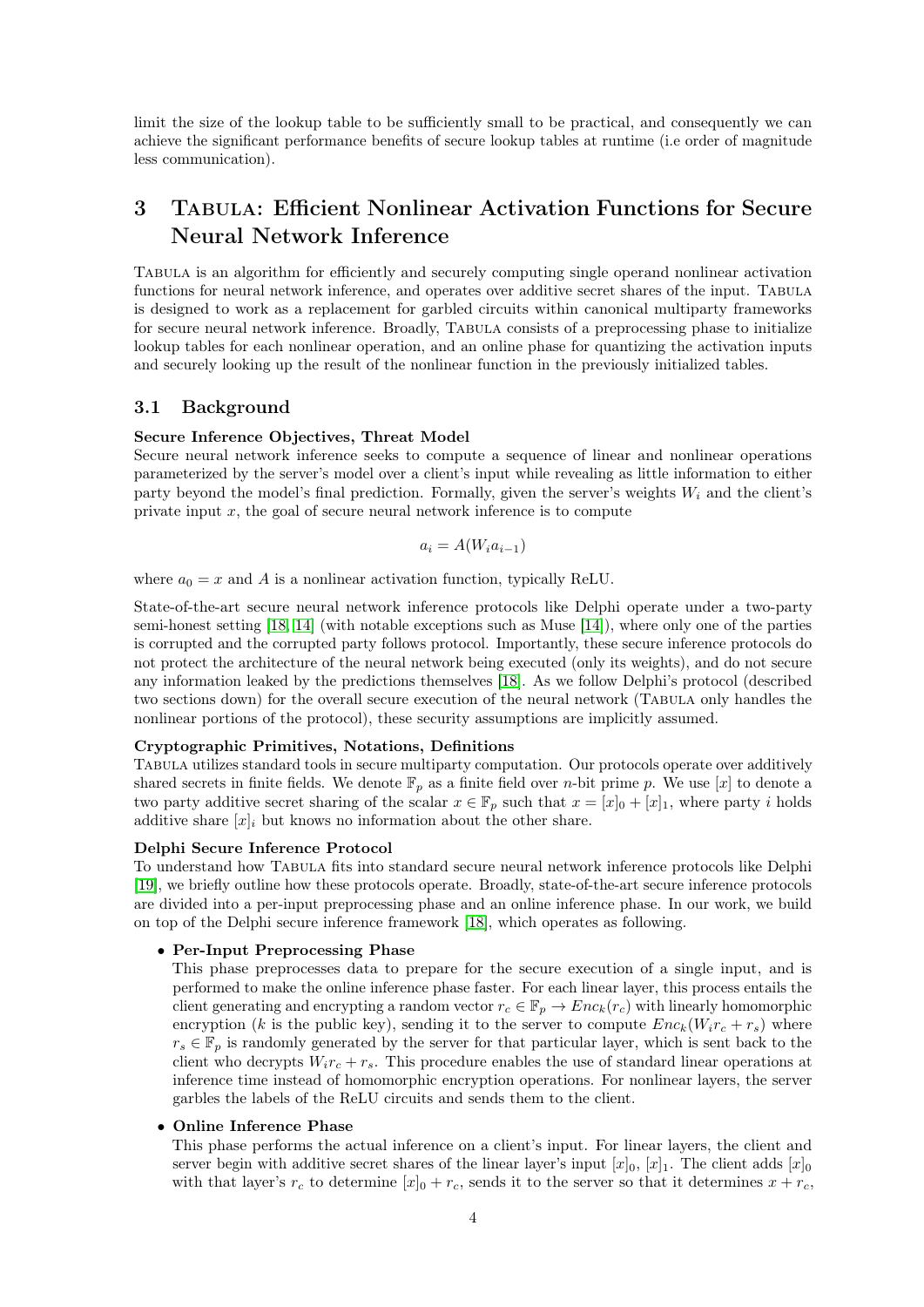who then computes  $W_i(x + r_c) + r_s = W_i x + W_i r_c + r_s$  (the  $r_s$  for that particular layer). At this point, the client holds  $W_i r_c + r_s$  from the preprocessing phase and the server has computed  $W_ix + W_ir_c + r_s$ ; thus the two parties have determined a secret sharing of  $[W_ix]$  (the difference between the two previously mentioned values). Hence, the input to the nonlinear activation function is a secret share  $[a] = [W_i x]$ . For nonlinear layers, particularly ReLU, the client and server use garbled circuits to collaboratively and securely compute the nonlinear function, which outputs the secret share of the inputs for the next layer.

Hence, to replace the nonlinear portions of this protocol, we need to construct a function that takes in [x] and securely computes and outputs  $[F(x)]$  where F is a nonlinear activation function.

### 3.2 TABULA for Securely and Efficiently Evaluating Neural Network Nonlinear Activation Functions

Tabula is divided into a (secure) preprocessing phase that initializes a lookup table for each individual nonlinear function call used in the neural network, and an online phase which securely quantizes the activation inputs and looks up the result of the function in the previously initialized tables. We emphasize that our paper primarily focuses on the online phase of execution, which determines the system's real time response speed after knowing a client's input, rather than the preprocessing phase which may be done offline without knowing the client's input data. Hence, while we provide details on the operating procedure of the preprocessing phase, our details, systems analysis and results will be focused towards the online portion of the protocol. We leave improving/optimizing the offline preprocessing phase to future work.

Below we describe the core building blocks that Tabula utilizes, namely, the secure lookup table procedure [\[12\]](#page-10-5) and secure truncation protocol [\[20\]](#page-10-8), then proceed to describe Tabula's preprocessing and online execution phase, and finally detail its properties including security, communication, and storage.

#### Secure Lookup Table Procedure

We leverage the secure lookup table procedure introduced in [\[12\]](#page-10-5) to enable the computation of any nonlinear function call with a single table lookup. Similar to garbled circuits, which require new circuits per operation to maintain security, the secure lookup table procedure also requires newly generated tables for each function call.

At a high level, the secure lookup table procedure of [\[12\]](#page-10-5), given a table  $T[x] = F(x)$  (where F is the target nonlinear function), initializes a shared table  $[T]$  across the parties and a secret s, such that  $[T][s + x] = [F(x)]$  for all values of  $x \in \mathbb{F}_p$ , where s secretly shared between the client and the server (hence client and server hold  $[s]_0$ ,  $[s]_1$  respectively). Concretely, [T] denotes a shared table between the client and server: client holds  $[T]_0$  and server holds  $[T]_1$ , where  $[T]_0[s + x] + [T]_1[s + x] = F(x)$ . Note that both client and server are required to coordinate to initialize their own local  $[T]$  in an offline preprocessing phase. The online phase, given such a shared table, is then straightforward: given secret shares [x], client and server exchange  $[x] + [s]$  to reveal the true value of  $x + s$ , then looks up this value in the table  $[T][x + s] = [F(x)]$ . Security is maintained in the online phase as a new table [T] and secret s is used per function call, with s being unknown to either party (perfectly blinding the secret value  $x$ ).

Securely initializing shared table  $[T]$  from T in the offline preprocessing phase broadly centers around the fact that given an index into a table, a table lookup can be cast as a linear operation, specifically a dot product of the entire table with an indicator vector containing a one in the position of the table index (e.g: the one hot vector encoding of the index). Concretely, during the offline preprocessing phase, a secret scalar value s is generated and shared between the two parties; note that s is unknown to the two parties. Subsequently, a secure two party demux procedure [\[12\]](#page-10-5) transforms secret shares of  $[s]$  into secret shared vectors  $[s']$  which sum to an indicator vector with a one at the s'th position. Finally, a dot product for each entry of the table can be performed to calculate  $[T]$ :  $T[x] \times [s'_0] + T[x+1] \times [s'_1] + \ldots + T[x+n] \times [s'_n] = [T[s+x]].$  More details on the preprocessing phase can be found in [\[12\]](#page-10-5).

#### Secure Truncation

As the size of  $[T]$  increases linearly with size of the field  $\mathbb{F}_p$  it becomes necessary to truncate or quantize [x] to prevent [T] from being impracticably large. Hence, a secure truncation method is required.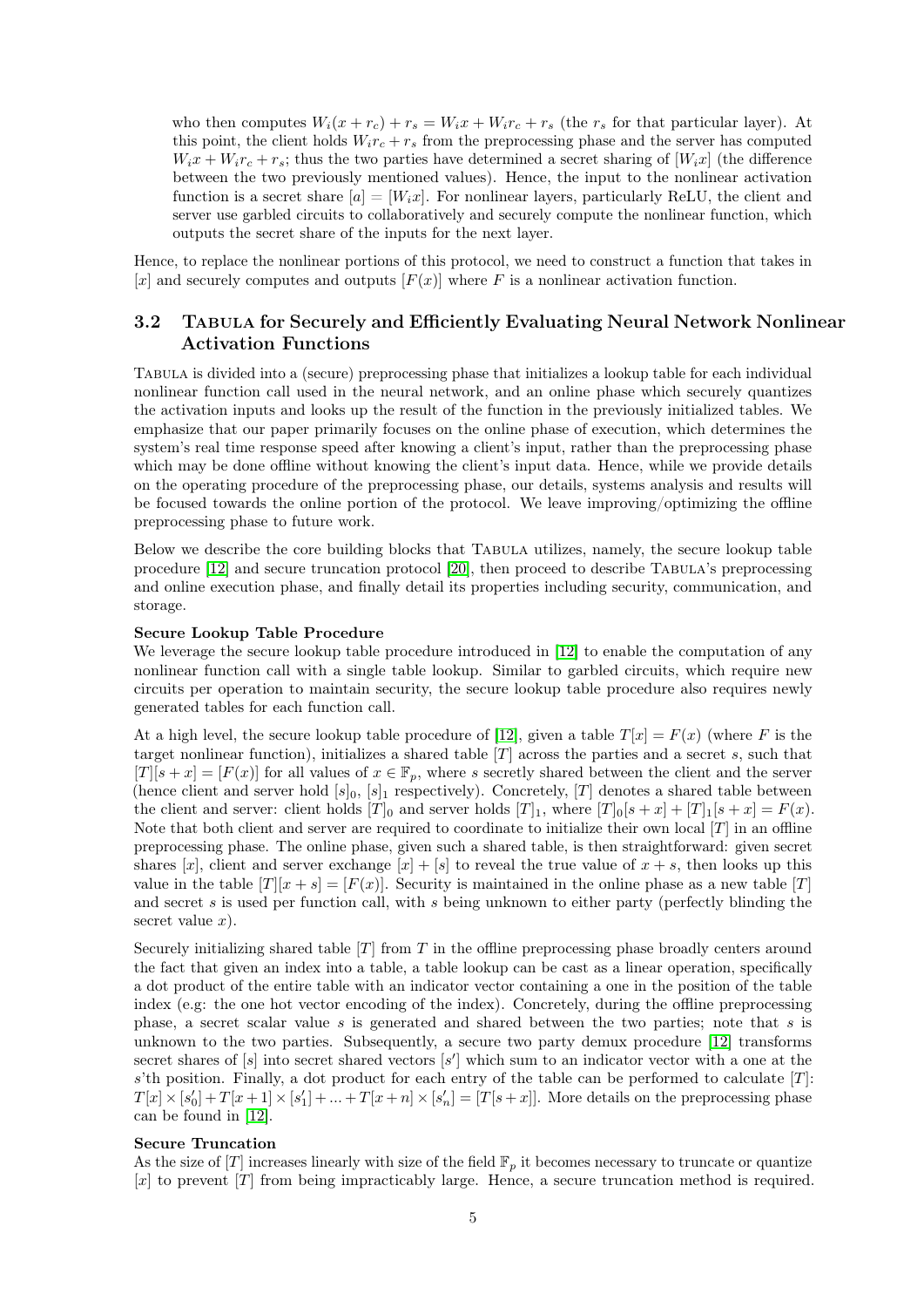We use the secure truncation method in [\[20\]](#page-10-8) to achieve this. Given a truncation factor d which specifies the precision of the activation inputs, the client computes  $\frac{|x|_0}{d}$  and the server computes  $p - \lfloor (p - [x]_1)/d \rfloor$ . This yields  $\lfloor [x]/d \rfloor$  with high probability. Concretely, after this truncation protocol is performed client and server obtain either  $[[x]/d] + 1]$  or  $[[x]/d]]$  with probability proportional to  $1-\frac{k}{p}$  where k is the maximum value x may take [\[20\]](#page-10-8) (otherwise a large error occurs). Hence, with high probability, the secure truncation protocol computes the correctly truncated value with a small off by one error which may be tolerated by neural networks [\[21,](#page-10-6) [24\]](#page-10-18). To reduce the occurrence of large errors (that compound), in practice, we use 64-bit p. We refer to [\[20\]](#page-10-8) for more details and note that developing more effective secure truncation techniques is an important topic for further research.

#### Tabula Preprocessing and Online Phase

Given these fundamental building blocks, we describe the TABULA protocol. In the preprocessing phase, TABULA generates multiple shared tables  $[T]$  as described above for each nonlinear function call that is performed when executing the neural network; an activation quantization factor (how much to truncate/quantize the network' activations) is also chosen offline (which may be chosen / tuned to maximize network accuracy). In the online execution phase, TABULA involves quantizing the inputs to the activation function, securely looking up the result in the table, then scaling the result back up, yielding an approximation of  $F(x)$ . The full algorithmic details are listed in Algorithm [1.](#page-5-0) The security of Tabula is ensured by the security of the secure truncation protocol [\[20\]](#page-10-8) and the secure table lookup protocol [\[12\]](#page-10-5).

#### <span id="page-5-0"></span>Algorithm 1 Tabula Secure Function Execution

**Input:** [x], table [T], secret [s], scale d **Output:** approximation  $[F[x]]$ 

 $[x_{trunc}] \leftarrow SecureTrunc([x], d)$ Reveal  $s_x \longleftarrow x_{trunc} + s$  $[F_x] \longleftarrow [T][s_x] \times d$ 

## return  $[F_x]$

#### Tabula Communication and Storage Cost

Tabula achieves significant communication benefits during the online phase at comparable storage costs. As detailed in Algorithm [1,](#page-5-0) Tabula requires just one round of communication to compute any arbitrary function, unlike garbled circuits, which may require multiple rounds for more complex functions (e.g: ReLU with garbled circuits takes 2 rounds). As revealing  $s_x$  requires both parties to send their local shares, each nonlinear activation call incurs communication cost corresponding to the number of bits in  $F_p$ . As we use 64-bit  $F_p$ , this results in 16 bytes of communication per activation function. Note we also tried 32-bit  $F_p$ , however, as mentioned previously, we found using such a field size led to unacceptable accuracy due to large errors from the secure truncation protocol.

Storage and memory, as mentioned previously, grow exponentially with the precision that is used for activations (as all possible inputs must be stored in the tables) and linearly with the number of activations in the neural network (as a new table is required per activation). Storage cost is thus  $2^k \times N_a \times n$  bits where n is the number of bits of p of  $\mathbb{F}_p$ , k is the number of bits for the activations of the neural network. The majority of the storage cost comes from the  $2<sup>k</sup>$  factor, the size of the individual tables, which grows exponentially with input space / precision of the activations. However, as neural network activations may be heavily quantized down without significantly affecting model quality [\[21,](#page-10-6) [5,](#page-9-1) [28\]](#page-11-1) (a fact that we verify in our real world experiments), we can reduce this factor enough to be practical. Additionally, every bit of precision that is trimmed from the activation yields a two fold reduction in storage and memory costs, and hence more advanced quantization techniques [\[21,](#page-10-6) [5,](#page-9-1) [28\]](#page-11-1) to squeeze one to two bits of precision may yield significant benefits. As storage and memory varies with the precision of activations that is used, there is a natural tradeoff between the accuracy of the model and the achieved memory/storage amount.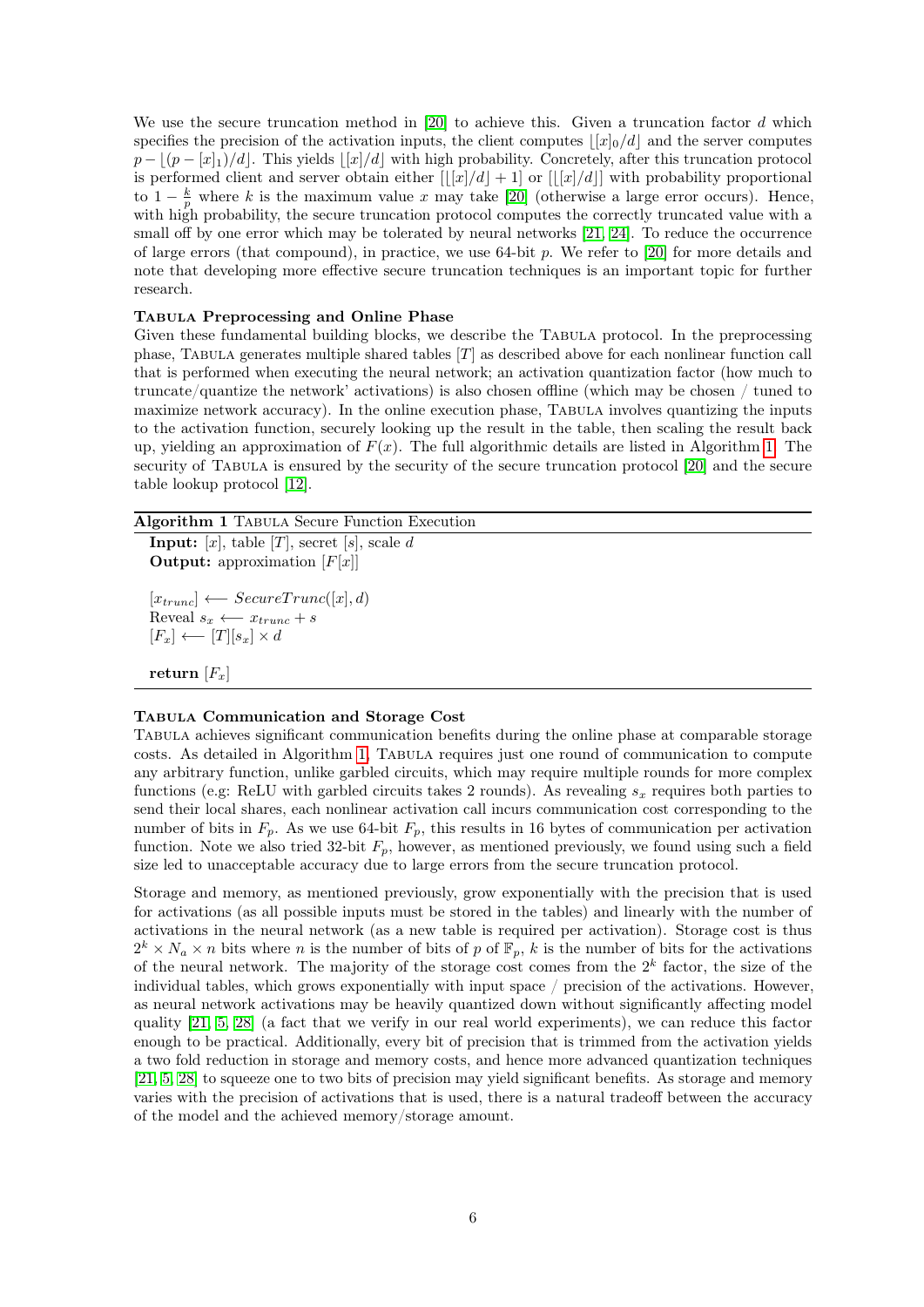## 4 Results

We present results showing the benefits of TABULA over garbled circuits for secure neural network inference. We evaluate our method on neural networks including a large variant of LeNet for MNIST, ResNet-32 for Cifar10, and ResNet-34 / VGG-16 for Cifar-100, which are relatively large image recognition neural networks that prior secure inference works benchmark [\[7,](#page-10-1) [18,](#page-10-0) [8,](#page-10-2) [26\]](#page-11-2). Unless otherwise stated, we compare against our implementation of the Delphi protocol [\[18\]](#page-10-0) using garbled circuits for nonlinear activation functions, without neural architecture changes, during the online inference phase. The Delphi protocol with garbled circuits, to the best of our knowledge, is the current state of the art for secure neural network inference. To ensure fair comparison, we compare Tabula against garbled circuits with quantized inputs, specifically garbled circuits with 32-bit, 16-bit and 8-bit inputs, which are commonly used precisions [], but we also show more detailed results on a more granular level (fixing accuracy/precision and comparing systems costs between our methods). Note that with the same activation precision, both Tabula and garbled circuits compute the same result. Experiments are run on AWS c5.4x large machines (US-West1 (N. California) and US-West2 (Oregon)) which have 8 physical Intel Xeon Platinum @ 3 GHz CPUs and 32 GiB RAM; network bandwidth between these two machines achieves a maximum of 5-10 Gbit/sec, according to AWS. We use the same machine/region specs as detailed in [\[18\]](#page-10-0), but with 2x more cores/memory (c5.4xlarge vs c5.2xlarge).

## 4.1 Communication Reduction

#### ReLU Communication Reduction

We benchmark the amount of communication required to perform a single ReLU with TABULA vs garbled circuits. Table [1](#page-6-0) shows the amount of communication required by both protocols during online inference. Tabula achieves significant ( $> 30 \times$ ) communication reduction compared to garbled circuits. Note our implementation of garbled circuits on 32-bit inputs achieves the same communication cost as reported by [\[18\]](#page-10-0) (2KB communication for 32-bit integers).

| <b>Circuits</b><br>$(32-bit)$ | Garbled   Garbled   Garbled<br><b>Circuits</b><br>$(16-bit)$ | <b>Circuits</b><br>$(8-bit)$ | <b>TABULA</b> |             | Comm.<br>Reduction<br>$(vs\;32/16/8)$<br>bit GC) |            |
|-------------------------------|--------------------------------------------------------------|------------------------------|---------------|-------------|--------------------------------------------------|------------|
| 2.17KB                        | 1 1KR                                                        | .562KB                       | 16B           | $139\times$ | $70\times$                                       | $35\times$ |

<span id="page-6-0"></span>Table 1: Tabula vs garbled circuits communication cost for a single ReLU operation.

#### Total Communication Reduction

We benchmark the total amount of communication required during the online phase of a single private inference for various network architectures including LeNet, Resnet-32, ResNet-34 and VGG (batch size 1). Table [2](#page-6-1) shows the number of ReLUs per network, as well as the communication costs of using garbled circuits (for  $32/16/8$  bit inputs) vs TABULA. TABULA reduces communication significantly ( $> 20 \times, > 10 \times, > 5 \times$  vs 32,16,8 bit garbled circuits) across various network architectures. Additionally, Figure [2](#page-7-0) shows the communication reduction Tabula achieves compared to garbled circuits with  $A_n$ -bit quantized inputs at a fixed accuracy threshold, and shows TABULA achieves over  $8 \times -9 \times$  communication reduction across networks to maintain close to full precision accuracy. Note that these values reflect total communication costs (not just ReLU communication costs); further note that we do not make any architectural changes to the neural network (e.g: replace any ReLU operations with quadratic operations, etc).

| <b>Network</b> | ReLUs | Garbled<br>Circuits<br>$(32-bit)$ | Garbled<br><b>Circuits</b><br>$(16-bit)$ | Garbled<br>Circuits<br>$(8-bit)$ | <b>TABULA</b> | Comm. Reduction<br>$(vs 32/16/8 \text{ bit } GC)$ |              |             |
|----------------|-------|-----------------------------------|------------------------------------------|----------------------------------|---------------|---------------------------------------------------|--------------|-------------|
| LeNet          | 58K . | 124 MB                            | 62 MB                                    | 31 MB                            | 3.5 MB        | $35.4\times$                                      | $17.7\times$ | $8.8\times$ |
| ResNet-32      | 303K  | 311 MB                            | 155 MB                                   | 77 MB                            | 14 MB         | $22.2\times$                                      | $11.1\times$ | $5.6\times$ |
| $VGG-16$       | 276K  | 286 MB                            | 143 MB                                   | 72 MB                            | 12.1 MB       | $23.6\times$                                      | $11.8\times$ | $5.6\times$ |
| ResNet-34      | 1.47M | $1.5$ GB                          | .75 GB                                   | 370 MB                           | 59.5 MB       | $24.7\times$                                      | $12.4\times$ | $6.2\times$ |

<span id="page-6-1"></span>Table 2: Tabula vs garbled circuits total communication cost during secure inference for different network architectures.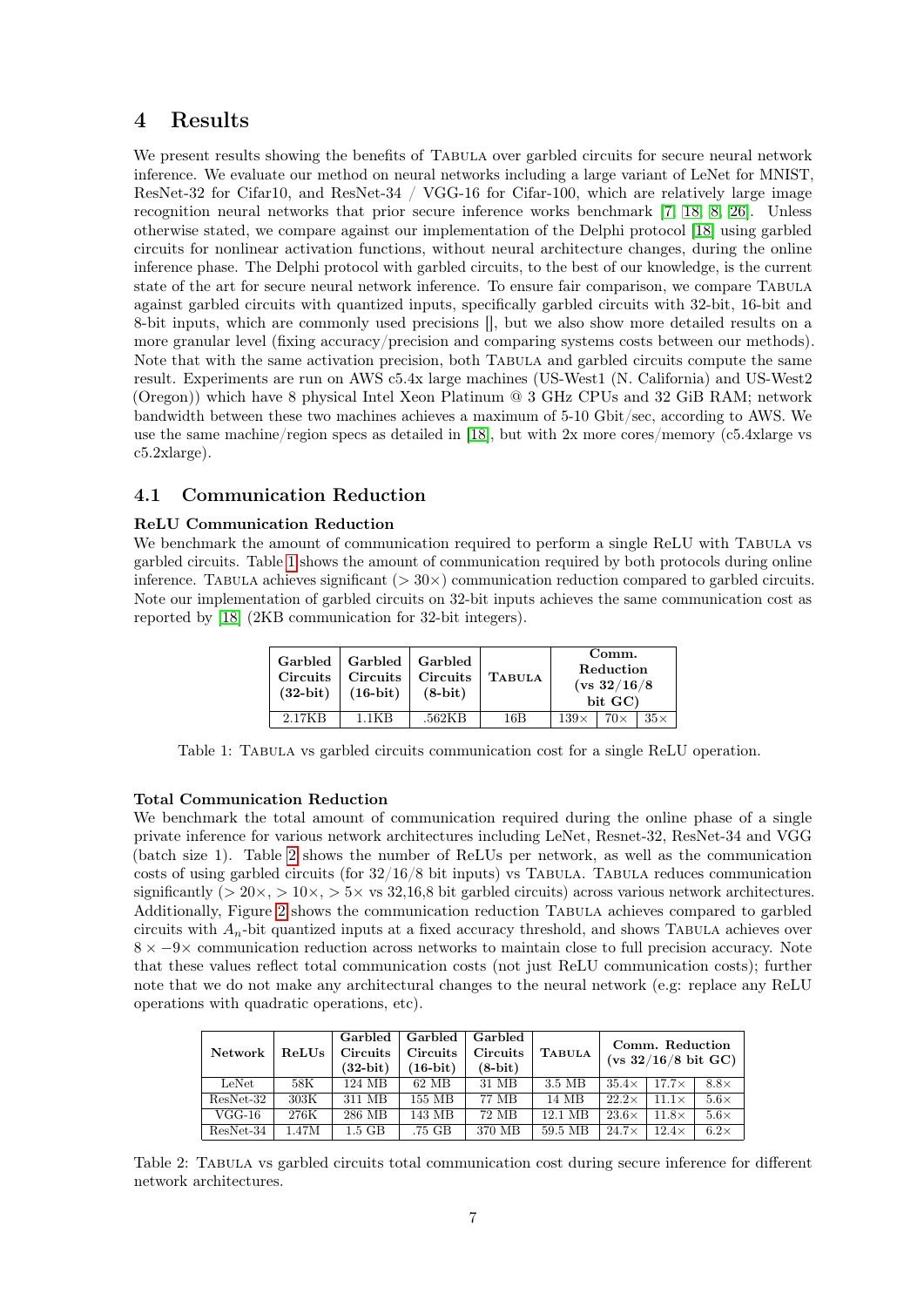

<span id="page-7-0"></span>Figure 2: TABULA communication reduction over garbled circuits when it uses  $A_n$  bit inputs vs accuracy (%). Tabula incurs a fixed 16 byte communication cost regardless of the precision of activation inputs, achieving up to  $8 \times -9 \times$  communication reduction over garbled circuits across tasks when requiring within 1-2% of baseline accuracy.

#### 4.2 Storage/Memory Costs

We compare the storage/memory savings TABULA achieves against garbled circuits. Recall that Tabula storage/memory usage grows exponentially with the size of its tables, which dictates the precision of the activations. Using less storage/memory (less precision for activations) incurs some amount of error into the function call, creating a tradeoff between storage/memory and network accuracy. Further note that Tabula tables must be stored on both client and server. Below we show both the storage/memory savings for a single ReLU operation (disregarding the accuracy impact from the quantization), and the storage/memory savings vs accuracy tradeoffs for various networks (LeNet, ResNet32/34, VGG).

#### ReLU Storage/Memory Savings vs Precision

We compare the storage/memory use between TABULA and garbled circuits for a single ReLU operation. Tabula's storage/memory use is the the size of its table (which grows exponentially with the precision used for activations) multiplied by the number of bits of elements in the original field (we default to 64-bit numbers). Garbled circuits, on the other hand, uses 17KB, 8.5KB, and 4.25KB for each 32-bit, 16-bit, and 8-bit ReLU operation [\[18\]](#page-10-0).



<span id="page-7-1"></span>Figure 3: TABULA and garbled circuits storage/memory use for a single ReLU operation. TABULA achieves storage savings with activation precision below 8 bits.

Figure [3](#page-7-1) presents the storage usage of both Tabula and garbled circuits for a single ReLU operation, and shows that Tabula achieves comparable storage/memory use to garbled circuits at precisions 8-10, and lower storage/memory use with precisions below 8. Specifically, with 8 bits of precision for activation TABULA achieves an  $8.25 \times$ ,  $4.1 \times$  and  $2 \times$  savings vs 32-bit, 16-bit and 8-bit garbled circuits; with ultra low precision TABULA achieves even more gains (4 bits yields around  $136\times$  storage/memory reduction vs 32-bit garbled circuits and 17× reduction vs 8-bit garbled circuits). These results imply that standard techniques to quantize activations down below 8 bits (or even below 4 bits via advanced techniques) [\[21,](#page-10-6) [5,](#page-9-1) [28\]](#page-11-1) can be applied with Tabula to achieve significant storage/memory savings. Notably, Tabula achieves storage savings at ultra low precision activations as a 1-bit reduction in activation precision yields a  $2\times$  storage reduction, unlike for garbled circuits where storage is reduced linearly.

#### Storage/Memory Savings and Accuracy Tradeoff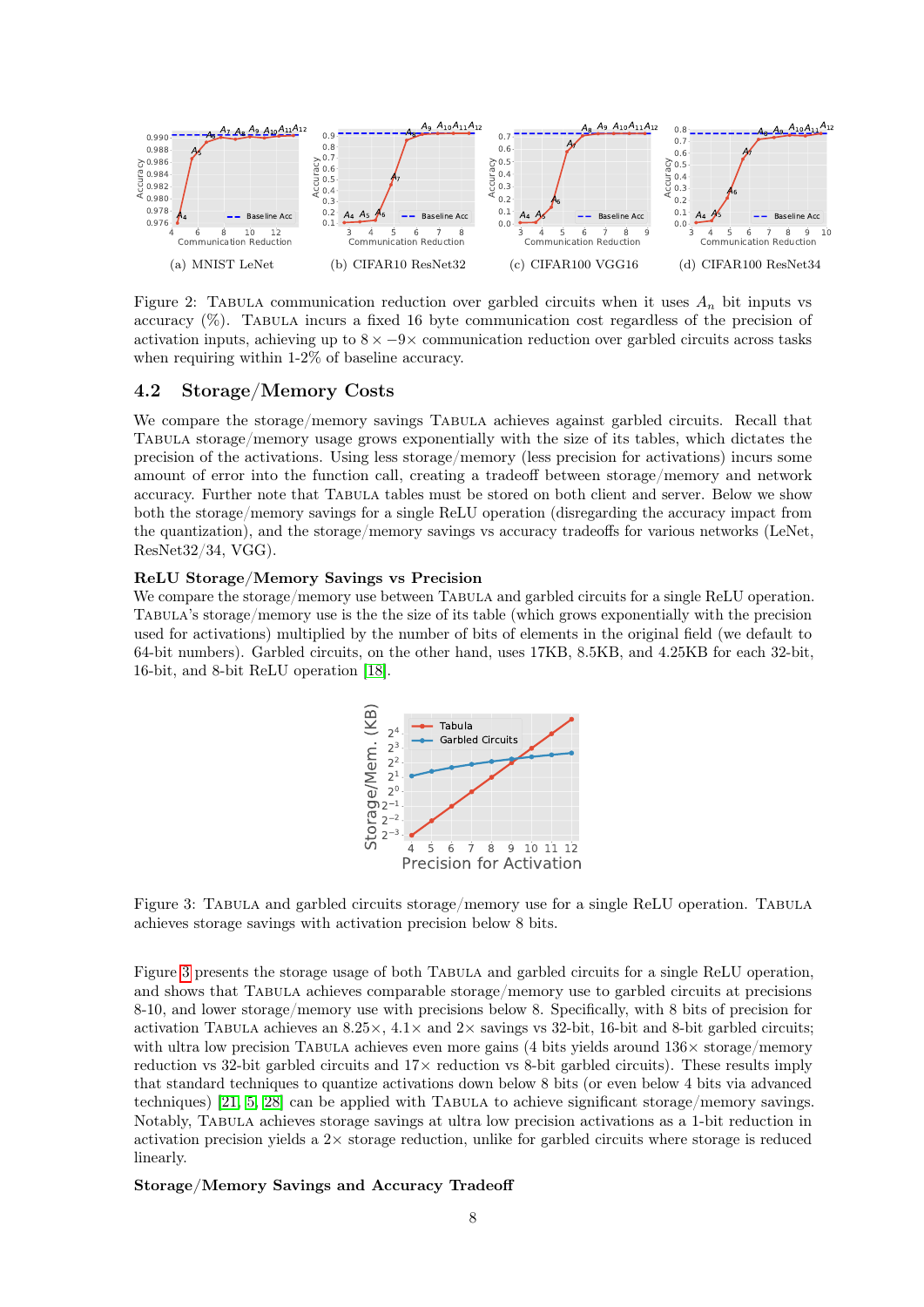We present TABULA's total storage/memory usage versus accuracy tradeoff in Figure [4.](#page-8-0) In this experiment, we directly quantize the network's activations during execution time uniformly across layers (with no retraining or other preprocessing) and log the accuracy achieved and memory/storage use for a single inference. As shown in Figure [4,](#page-8-0) across various tasks and network architectures, activations may be quantized to 9 bits or below while maintaining within 1-3% accuracy points. This allows Tabula to achieve comparable or even less storage use than garbled circuits at a fixed accuracy threshold. We emphasize that future work may apply more advanced quantization techniques [\[21,](#page-10-6) [5\]](#page-9-1) to reduce activation precision below 8-bits and achieve even better storage/memory savings. Our results here show that even with very basic quantization techniques, Tabula achieves comparable storage/memory usage versus garbled circuits, and indicate that Tabula is more storage efficient as fewer bits of precision for the activations are used.



<span id="page-8-0"></span>Figure 4: Tabula overall storage/memory usage for a single inference versus accuracy for different tasks and neural networks. Each point is annotated with  $A_n$ , specifying the precision of activations for that run. With activation precisions above 10 Tabula uses more storage than garbled circuits due to the exponential increase in the size of its tables; however, below a precision of 8, Tabula achieves notable storage savings  $(> 2 \times)$  over garbled circuits.

#### 4.3 Runtime Speedup

We compare the runtime speedup TABULA achieves over garbled circuits. As noted in various secure neural network inference works [\[18,](#page-10-0) [7,](#page-10-1) [1\]](#page-9-0), executing nonlinear activation functions via garbled circuits takes up the majority of secure neural network execution time, hence, replacing garbled circuits with an efficient alternative has a major impact on runtime. Below we present the TABULA's runtime benefits when executing individual ReLU operations and when executing relatively large state-of-the-art neural networks.

#### ReLU Runtime Speedup

Table [3](#page-8-1) shows the runtime speedup Tabula achieves over garbled circuits when executing a single ReLU operation. TABULA achieves over  $100\times$  runtime speedup due to its simplicity: the cost of transferring 16 bytes of data and a single access to RAM is orders of magnitude faster than garbled circuits. Note that our implementation of garbled circuits on 32-bit inputs is slower than as reported in Delphi [\[18\]](#page-10-0): our implementation of garbled circuits takes around 184 us per ReLU, whereas the reported is 84 us [\[18\]](#page-10-0); however, even if the implementation in Delphi achieves an optimal  $4\times$  speedup with 8-bit quantization, TABULA is still  $38\times$  faster.

| $32$ -bit<br>Runtime (us) | Garbled Circuits   Garbled Circuits   Garbled Circuits<br>16-bit<br>Runtime (us) | 8-bit<br>Runtime (us) | Tabula<br>Runtime (us) |              | TABULA Speedup<br>$($ (vs 32/16/8 bit GC) |              |
|---------------------------|----------------------------------------------------------------------------------|-----------------------|------------------------|--------------|-------------------------------------------|--------------|
| 184                       |                                                                                  | 69                    | .55                    | $334 \times$ | $202 \times$                              | $105 \times$ |

<span id="page-8-1"></span>Table 3: Tabula runtime speedup vs garbled circuits on a single ReLU operation. Tabula is orders of magnitude faster than garbled circuits.

#### Neural Network Runtime Speedup

We present TABULA's overall speedup gains over garbled circuits across various neural networks including LeNet,  $ResNet32/34$  and VGG16. Table [4](#page-9-6) and Figure [5](#page-9-7) shows that TABULA reduces runtime by up to  $50\times$  across different neural networks, bringing execution time below 1 second per inference for the majority of the networks. Note that bigger networks are increasingly bottlenecked by ReLU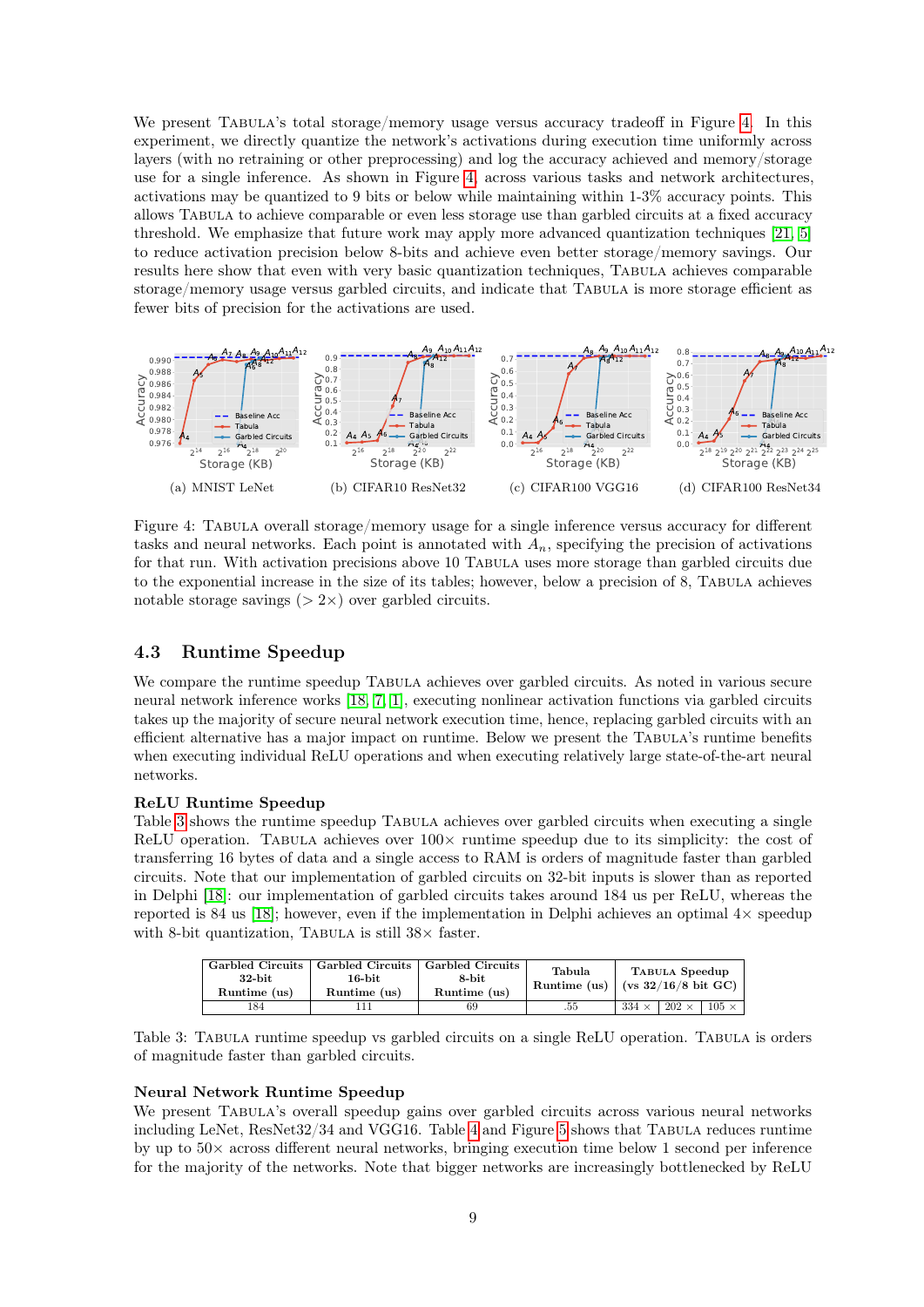|                        |        | Garbled     | Garbled     | Garbled     |               |                                |              |              |
|------------------------|--------|-------------|-------------|-------------|---------------|--------------------------------|--------------|--------------|
| Network                |        | Circuits    | Circuits    | Circuits    | <b>TABULA</b> | Speedup                        |              |              |
| $\operatorname{ReLUs}$ |        | Runtime (s) | Runtime (s) | Runtime (s) | Runtime (s)   | $(vs 32/16/8 \text{ bit } GC)$ |              |              |
|                        |        | $(32-bit)$  | $(16-bit)$  | $(8-bit)$   |               |                                |              |              |
| LeNet                  | 58K    | 11.1        | 6.3         | 3.9         | .29           | $38.3\times$                   | $21.7\times$ | $13.4\times$ |
| ResNet-32              | 303K   | 69.7        | 43.4        | 30.6        | .97           | $71.8\times$                   | $44.7\times$ | $31.5\times$ |
| $VGG-16$               | 284.7K | 55.9        | 32.1        | 19.9        | .67           | $83.4\times$                   | $47.9\times$ | $29.7\times$ |
| ResNet-34              | 1.47M  | 284.3       | 159.9       | 95.9        | 1.85          | $153.7\times$                  | $86.4\times$ | $51.8\times$ |

<span id="page-9-6"></span>Table 4: TABULA total runtime speedup compared with garbled circuits. Compared to garbled circuits, Tabula achieves significant runtime speedup during neural network execution by reducing code complexity, communication costs, and memory/storage overheads.

operations, and hence Tabula's runtime reduction increases in magnitude with the size of the neural network under consideration.



<span id="page-9-7"></span>Figure 5: Tabula overall runtime for a single inference versus accuracy for different tasks and neural networks. Each point is annotated with  $A_n$ , specifying the precision of activations for that run. At activation precisions 10-12 (achieving within 1-2% of baseline accuracy), Tabula achieves significant runtime speedup  $(>10\times)$  over garbled circuits.

## 5 Conclusion

Tabula is a secure and efficient algorithm for computing nonlinear activation functions in secure neural network inference. Compared to garbled circuits, results show that Tabula achieves significant reductions in communication and runtime with comparable or better storage costs. TABULA is a step towards sustained, low latency, low energy, low bandwidth real time secure inference applications.

## References

- <span id="page-9-0"></span>[1] Minsu Cho, Zahra Ghodsi, Brandon Reagen, Siddharth Garg, and Chinmay Hegde. Sphynx: Relu-efficient network design for private inference, 2021.
- <span id="page-9-5"></span>[2] Jack L. H. Crawford, Craig Gentry, Shai Halevi, Daniel Platt, and Victor Shoup. Doing real work with fhe: The case of logistic regression. In *Proceedings of the 6th Workshop on Encrypted* Computing; Applied Homomorphic Cryptography, 2018.
- <span id="page-9-2"></span>[3] Anders Dalskov, Daniel Escudero, and Marcel Keller. Secure evaluation of quantized neural networks. Proceedings on Privacy Enhancing Technologies, 2020.
- <span id="page-9-3"></span>[4] Ivan Damgård, Jesper Buus Nielsen, Michael Nielsen, and Samuel Ranellucci. The tinytable protocol for 2-party secure computation, or: Gate-scrambling revisited. In Advances in Cryptology – CRYPTO 2017, 2017.
- <span id="page-9-1"></span>[5] Barry de Bruin, Zoran Zivkovic, and Henk Corporaal. Quantization of deep neural networks for accumulator-constrained processors. Microprocessors and Microsystems, 2020.
- <span id="page-9-4"></span>[6] G. Dessouky, F. Koushanfar, A. Sadeghi, T. Schneider, Shaza Zeitouni, and Michael Zohner. Pushing the communication barrier in secure computation using lookup tables. IACR Cryptol. ePrint Arch., 2017.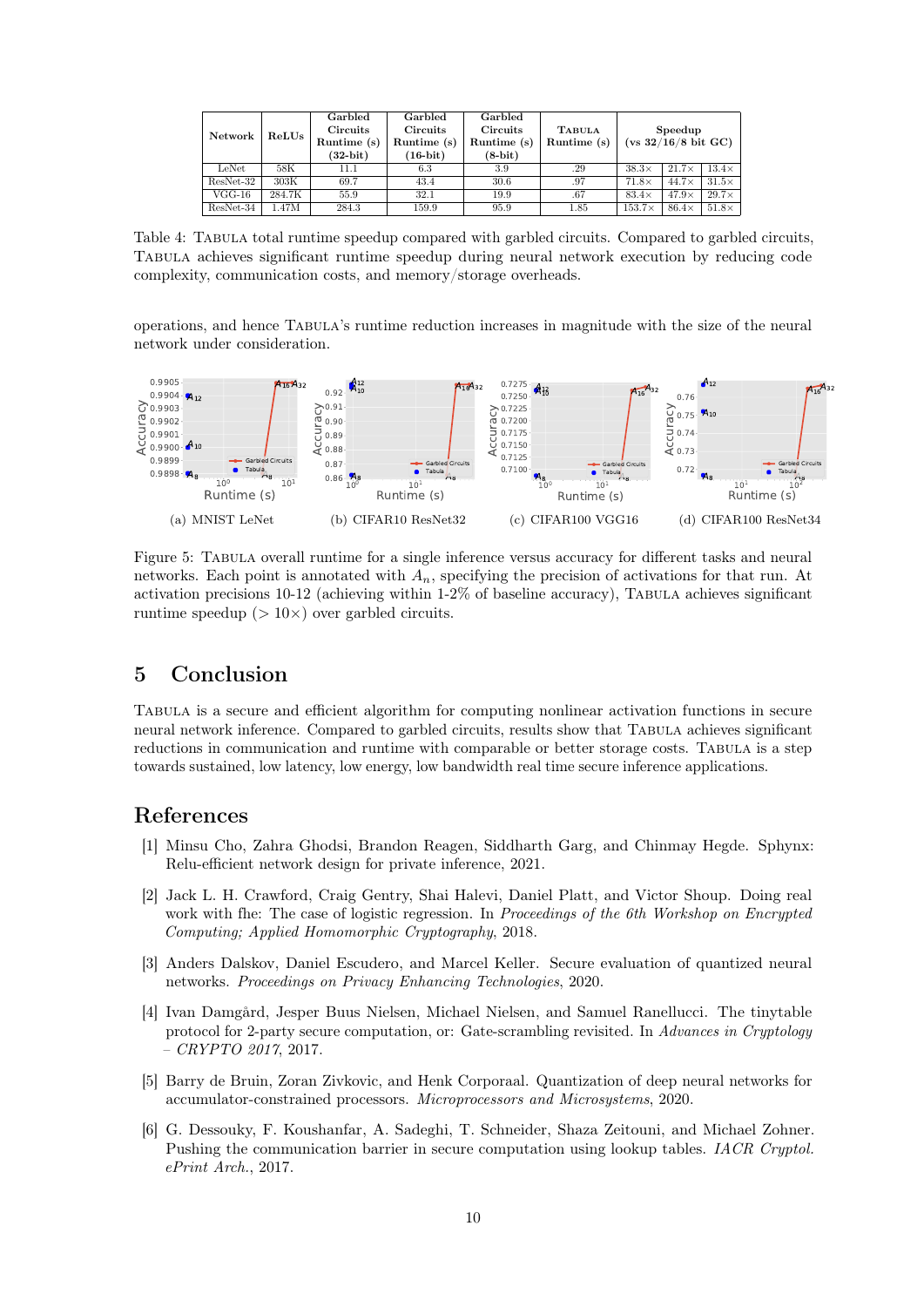- <span id="page-10-1"></span>[7] Zahra Ghodsi, Nandan Kumar Jha, Brandon Reagen, and Siddharth Garg. Circa: Stochastic relus for private deep learning. In Advances in Neural Information Processing Systems, 2021.
- <span id="page-10-2"></span>[8] Nandan Kumar Jha, Zahra Ghodsi, Siddharth Garg, and Brandon Reagen. Deepreduce: Relu reduction for fast private inference. In Proceedings of the 38th International Conference on Machine Learning, 2021.
- <span id="page-10-4"></span>[9] Chiraag Juvekar, Vinod Vaikuntanathan, and Anantha Chandrakasan. Gazelle: A low latency framework for secure neural network inference. In 27th USENIX Security Symposium (USENIX Security 18), 2018.
- <span id="page-10-10"></span>[10] Marcel Keller. MP-SPDZ: A versatile framework for multi-party computation. In Proceedings of the 2020 ACM SIGSAC Conference on Computer and Communications Security, 2020.
- <span id="page-10-13"></span>[11] Marcel Keller and Ke Sun. Secure quantized training for deep learning. CoRR, abs/2107.00501, 2021.
- <span id="page-10-5"></span>[12] Marcel Keller, Emmanuela Orsini, Dragos Rotaru, Peter Scholl, Eduardo Soria-Vazquez, and Srinivas Vivek. Faster secure multi-party computation of aes and des using lookup tables. In International Conference on Applied Cryptography and Network Security, 2017.
- <span id="page-10-14"></span>[13] John Launchbury, Iavor S. Diatchki, Thomas DuBuisson, and Andy Adams-Moran. Efficient lookup-table protocol in secure multiparty computation. *SIGPLAN Not.*, 2012.
- <span id="page-10-12"></span>[14] Ryan Lehmkuhl, Pratyush Mishra, Akshayaram Srinivasan, and Raluca Ada Popa. Muse: Secure inference resilient to malicious clients. In 30th USENIX Security Symposium (USENIX Security 21), 2021.
- <span id="page-10-16"></span>[15] Ruixiao Li, Yu Ishimaki, and Hayato Yamana. Fully homomorphic encryption with table lookup for privacy-preserving smart grid. In 2019 IEEE International Conference on Smart Computing  $(SMARKTCOMP)$ , 2019.
- <span id="page-10-11"></span>[16] Jian Liu, Mika Juuti, Yao Lu, and Asokan N. Oblivious Neural Network Predictions via MiniONN Transformations. 2017.
- <span id="page-10-7"></span>[17] Jeffrey L. McKinstry, Steven K. Esser, Rathinakumar Appuswamy, Deepika Bablani, John V. Arthur, Izzet B. Yildiz, and Dharmendra S. Modha. Discovering low-precision networks close to full-precision networks for efficient embedded inference, 2019.
- <span id="page-10-0"></span>[18] Pratyush Mishra, Ryan Lehmkuhl, Akshayaram Srinivasan, Wenting Zheng, and Raluca Ada Popa. Delphi: A cryptographic inference service for neural networks. In 29th USENIX Security Symposium (USENIX Security 20), 2020.
- <span id="page-10-17"></span>[19] Pratyush Mishra, Ryan Lehmkuhl, Akshayaram Srinivasan, Wenting Zheng, and Raluca Ada Popa. Delphi codebase. <https://github.com/mc2-project/delphi>, 2020.
- <span id="page-10-8"></span>[20] Payman Mohassel and Yupeng Zhang. Secureml: A system for scalable privacy-preserving machine learning. In 2017 IEEE Symposium on Security and Privacy (SP), 2017.
- <span id="page-10-6"></span>[21] Renkun Ni, Hong min Chu, Oscar Castañeda, Ping yeh Chiang, Christoph Studer, and Tom Goldstein. Wrapnet: Neural net inference with ultra-low-resolution arithmetic, 2020.
- <span id="page-10-15"></span>[22] Stefan Rass, Peter Schartner, and Monika Brodbeck. Private function evaluation by local two-party computation. EURASIP Journal on Information Security, 2015.
- <span id="page-10-3"></span>[23] Deevashwer Rathee, Mayank Rathee, Nishant Kumar, Nishanth Chandran, Divya Gupta, Aseem Rastogi, and Rahul Sharma. Cryptflow2: Practical 2-party secure inference. Proceedings of the 2020 ACM SIGSAC Conference on Computer and Communications Security, 2020.
- <span id="page-10-18"></span>[24] Brandon Reagan, Udit Gupta, Bob Adolf, Michael Mitzenmacher, Alexander Rush, Gu-Yeon Wei, and David Brooks. Weightless: Lossy weight encoding for deep neural network compression. In Proceedings of the 35th International Conference on Machine Learning, 2018.
- <span id="page-10-9"></span>[25] Bita Darvish Rouhani, M. Sadegh Riazi, and Farinaz Koushanfar. Deepsecure: Scalable provablysecure deep learning, 2017.